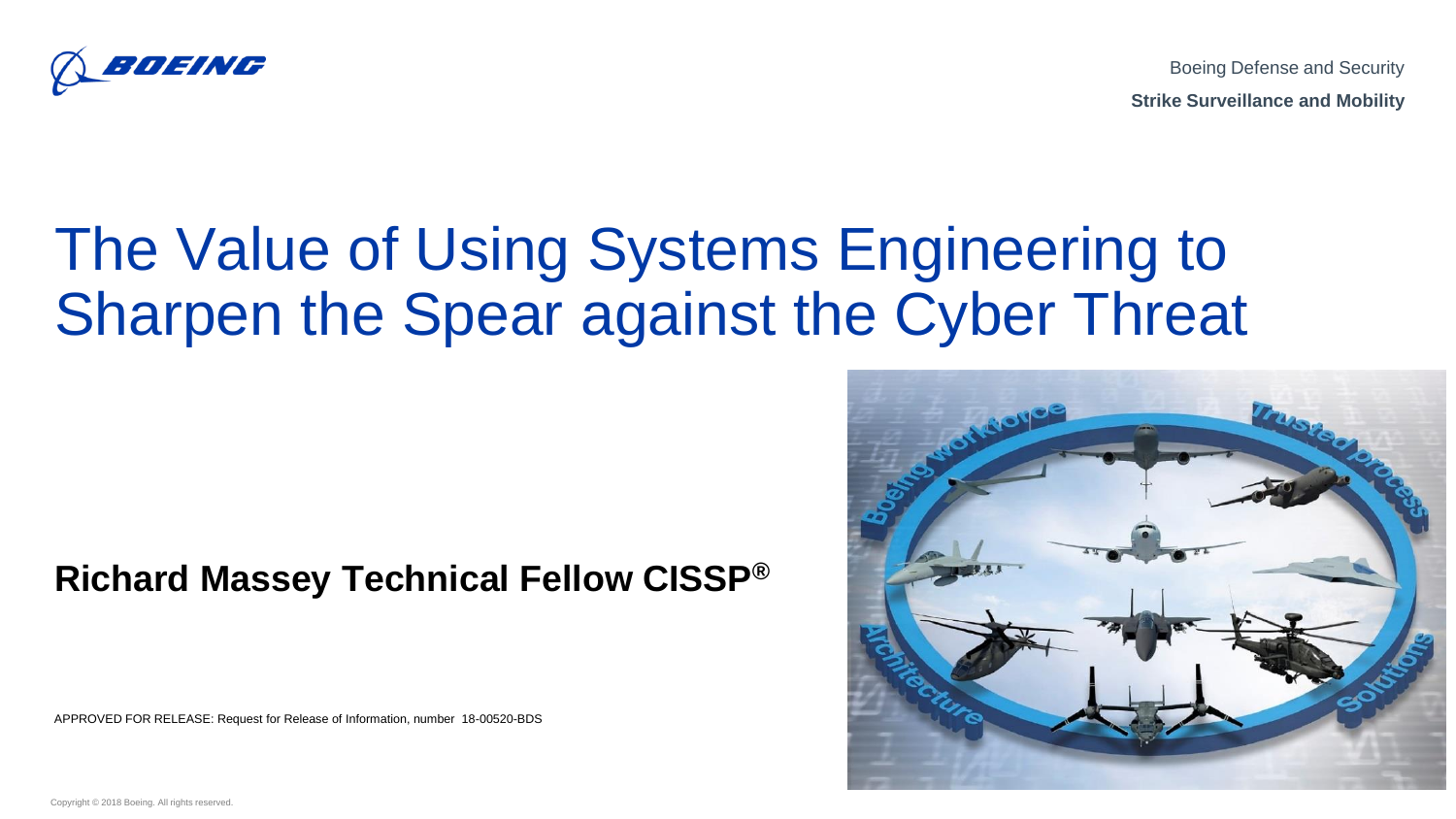#### Cybersecurity Engineering Architecture and Design

- ▪Cybersecurity can and should be considered at all layers of a system and operations of a system throughout its life cycle
- **BAs such architecture, design and implementation (hardware and** software) changes can have a positive or negative effect on the Cybersecurity posture and risk of our delivered products
- ■We should consider the security objectives in the development and maintenance of an architecture

■ How best can we integrate this into our systems processes? **DODi 5000.2 E14: 3.b. Design for Cyber Threat Environments.**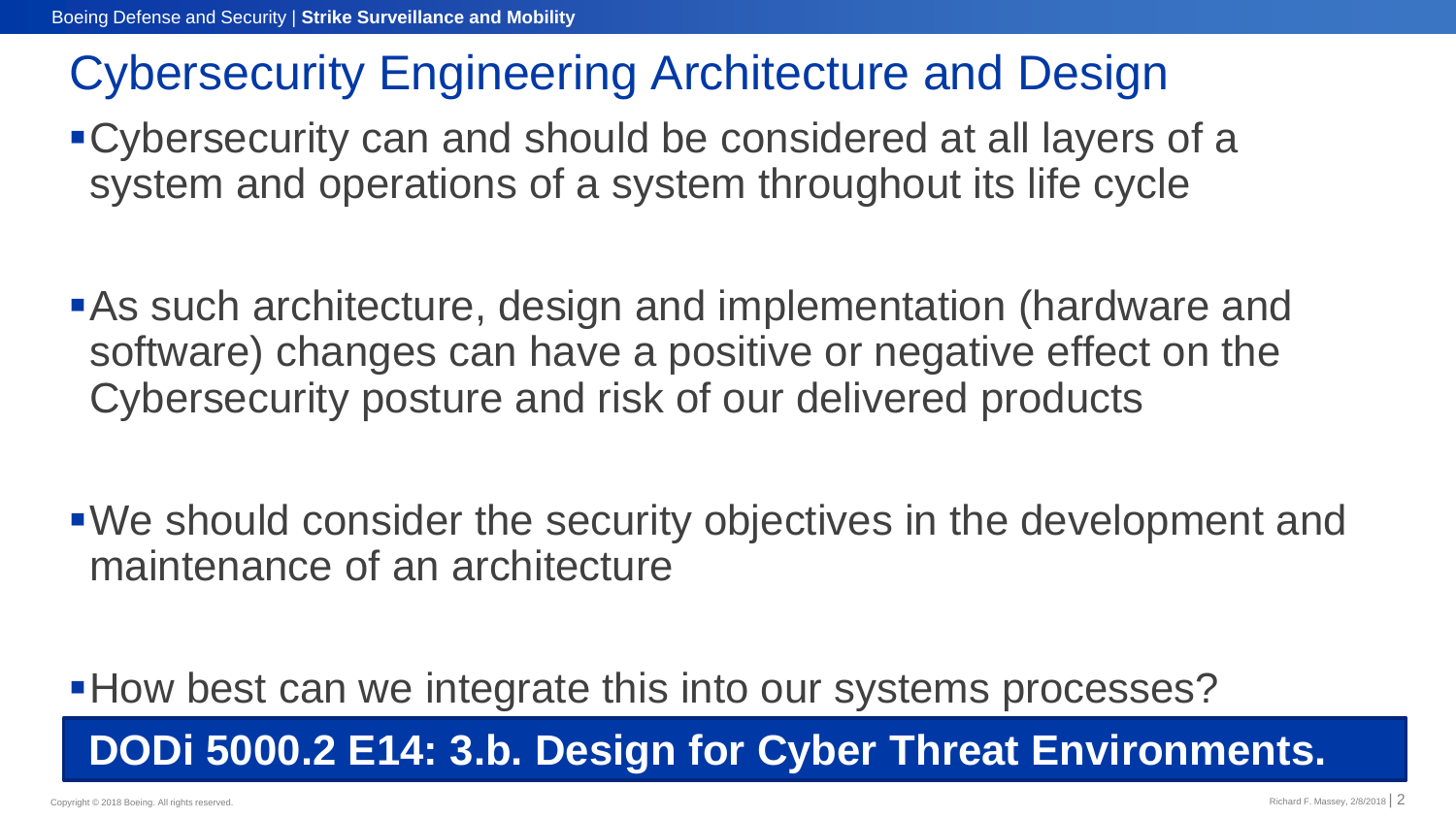### Systems Security Engineering and Architecture Definition

- Risk Management Framework TASK 2-2: Select the security controls for the information system and document the controls in the security plan.
	- Primary Responsibility: Information Security Architect; Information System Owner.
	- Supporting Roles: Authorizing Official or Designated Representative; Information Owner/Steward; Information System Security Officer; Information System Security Engineer." (NIST 800-37)
- **The RMF Process (800-37) does little to recognize the architecture, except as embedded in** organizational control PL-8 to integrate security architecture with information architecture and an assurance requirement (SA-17). These do not drive architecture solutions to meet risks
- System Security Engineering (IAW NIST SP-800-160 (Section 3.4.4)):
	- Informs selection of one or more alternatives thru the analysis of security views of each architecture
	- Vulnerability and susceptibility to disruptions, hazards, and threats across all *architecture views*.
	- Analysis informs risk assessments, risk treatment, and engineering decision making and trades.
	- Synchronize *System Requirements Definition* and *Design Definition* processes.
	- Iterates with the *Business and Mission Analysis* and *System Requirements Definition* processes
	- Achieve a negotiated understanding of the particular security concerns and associated characteristics of the problem to be solved and the proposed solution to the problem.
	- Emergent system security properties and behavior begin to form as a result of system architecture definition.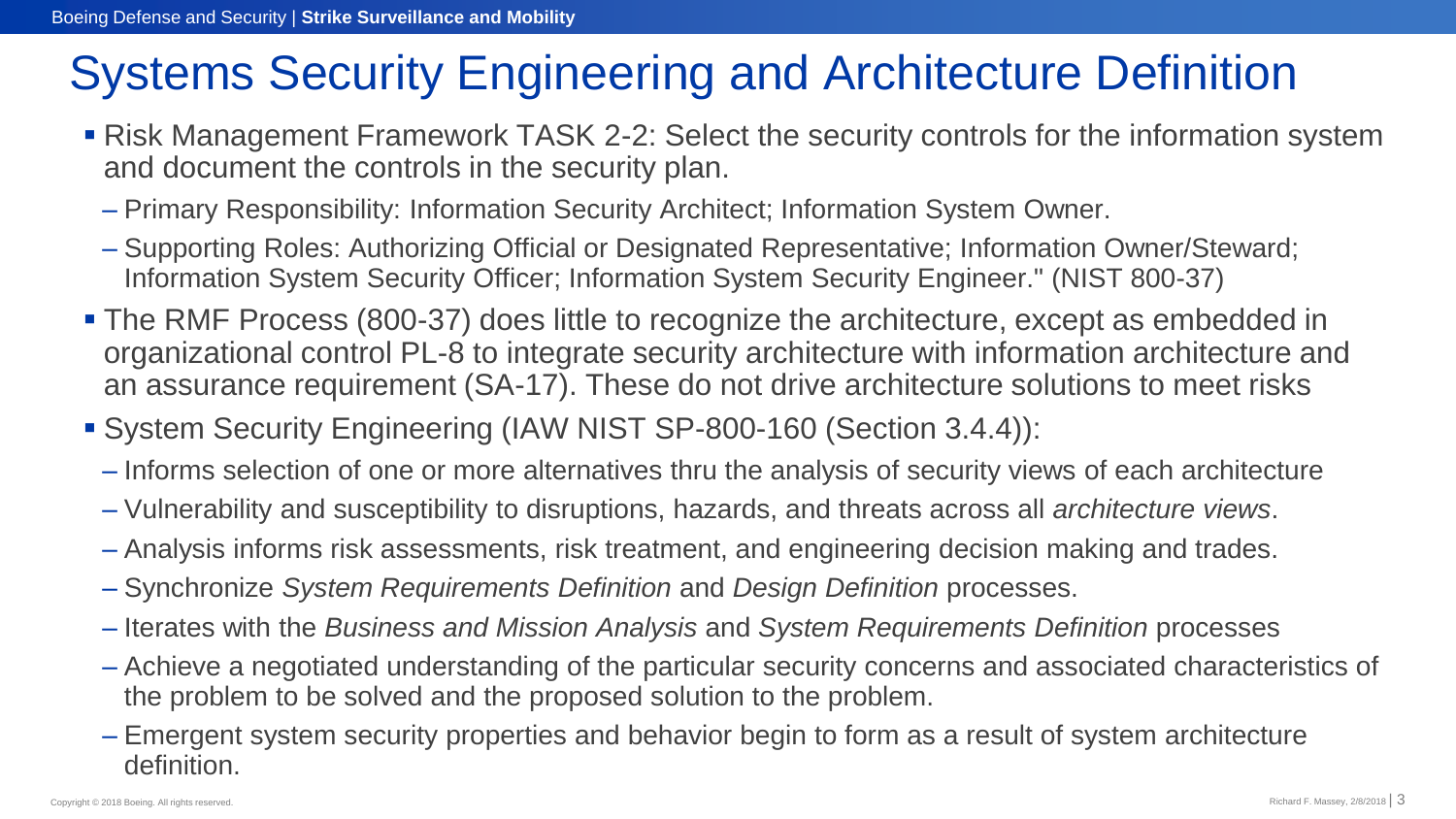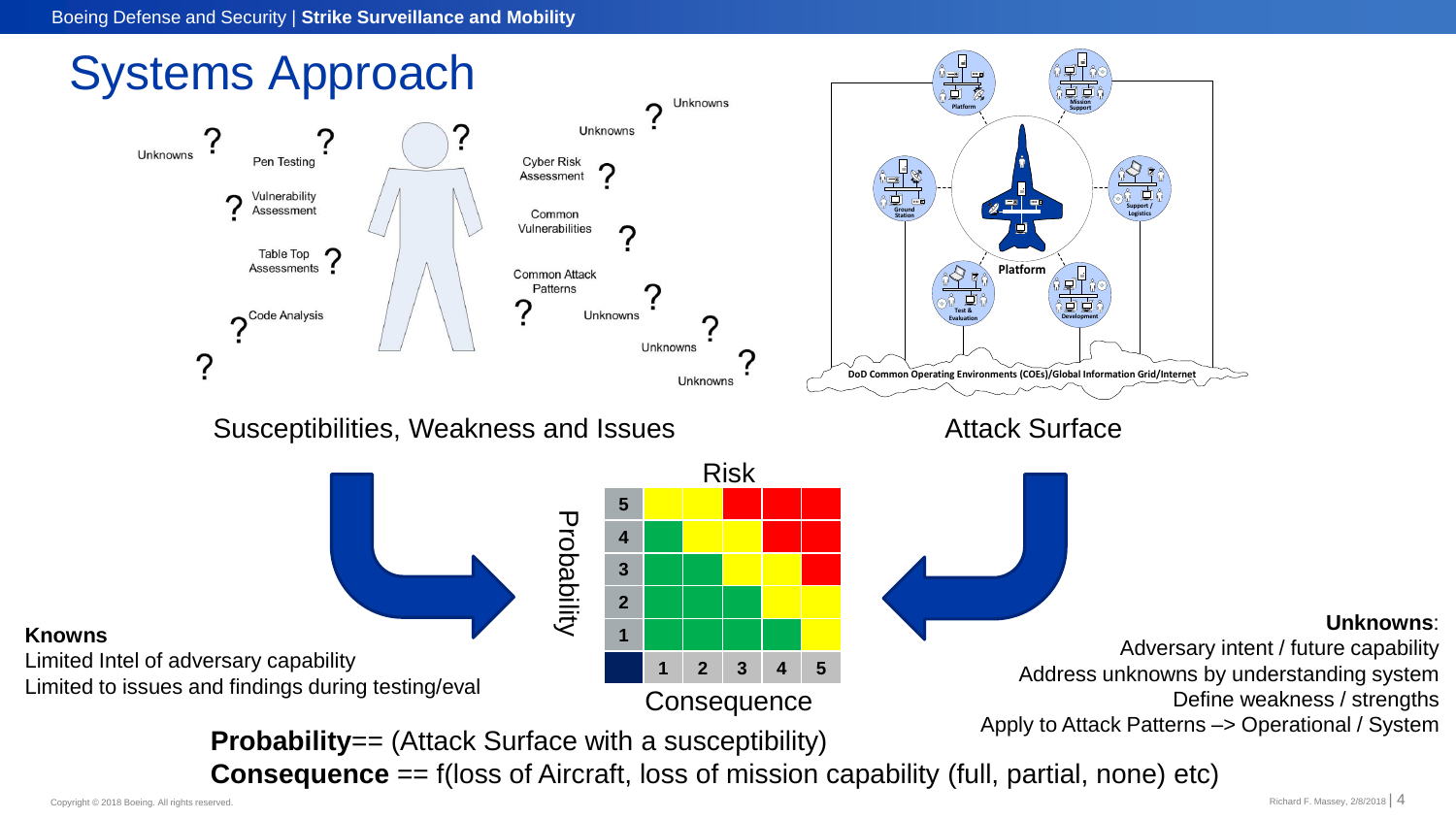### Resources and Body of Knowledge Sources

- Understanding Impact, Threat Vectors
- System SMEs that understand the systems and its dependencies
- Users that understand the operational context
- Attack Patterns/ Threat Vectors
	- MITRE CAPECs, CWEs
	- Body of Knowledge / Taxonomy based on the SMEs, users and security minded systems engineers
	- Safety Criticality Analysis
	- Mission Function Criticality Analysis
	- Functional System Architecture
	- Operational CONOPs
- **Understanding of Likelihood** 
	- Known Intel
	- Subjective Assessment based on relative known capabilities
	- Objective Criteria
		- Based on an understanding of risk factors against the efforts required by an adversary

Measure risk against known criteria about the system through out its life-cycle

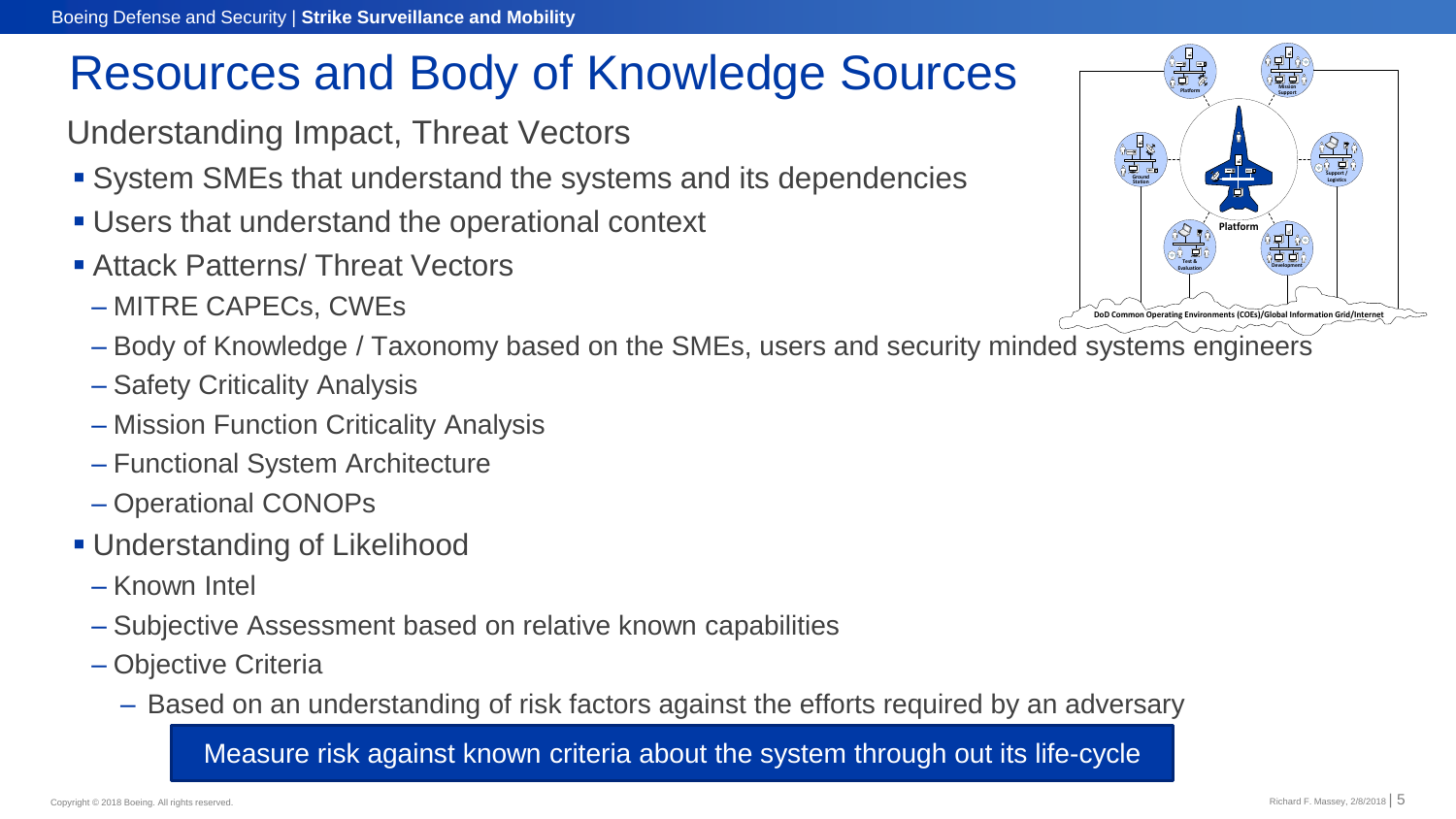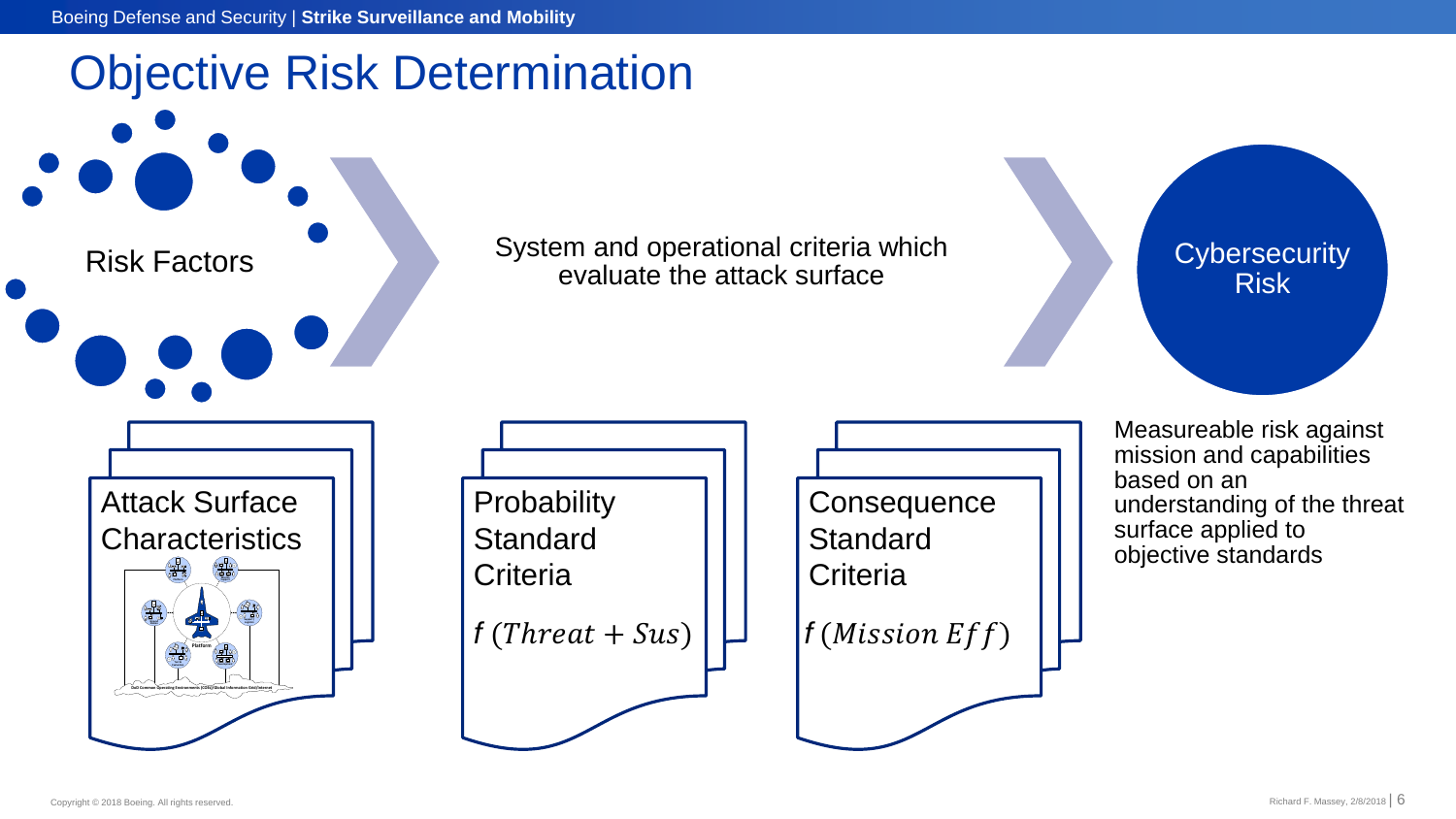#### Value and Cost of Ownership

#### **Understand What is Important/Security Challenges**

- Normalize Issues, findings, perceived weaknesses into risk
- **Prioritize based on assessed risk against mission objectives**
- Trade architecture, design, implementation for cost vs benefit
- **Trace to Architecture/Design/Implementation**
- **Incorporate into Systems Requirements**





\$\$

 $1 - 2$ 

 $3 - 54$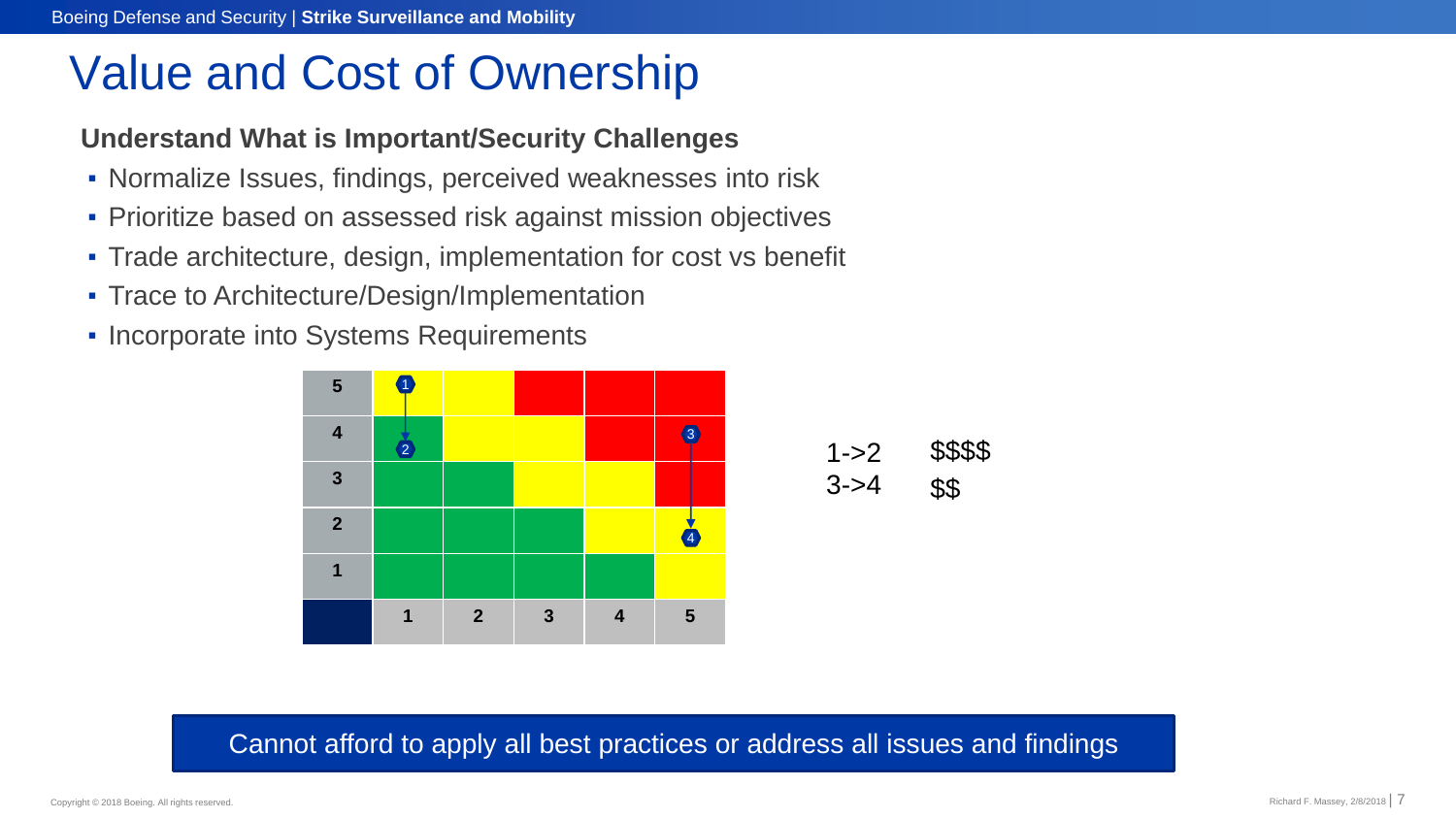### Why Perform Threat Assessment?

- **Threat Assessments systematically identify** and evaluate threats that are most likely to affect the platform's mission effectivenes
	- Informed with a solid understanding of the platform architecture, how it's used and who has access.
	- Address threats with appropriate countermeasures in a logical order, starting with the threats that present the greatest risk to the platform.
- Avoid applying security in a "shotgun" approach.
	- Applying security indiscriminately adds unnecessary cost to the platform.
	- Knowing the threats that are most applicable to the platform, enables the application of only those security features that protect against these applicable threats.

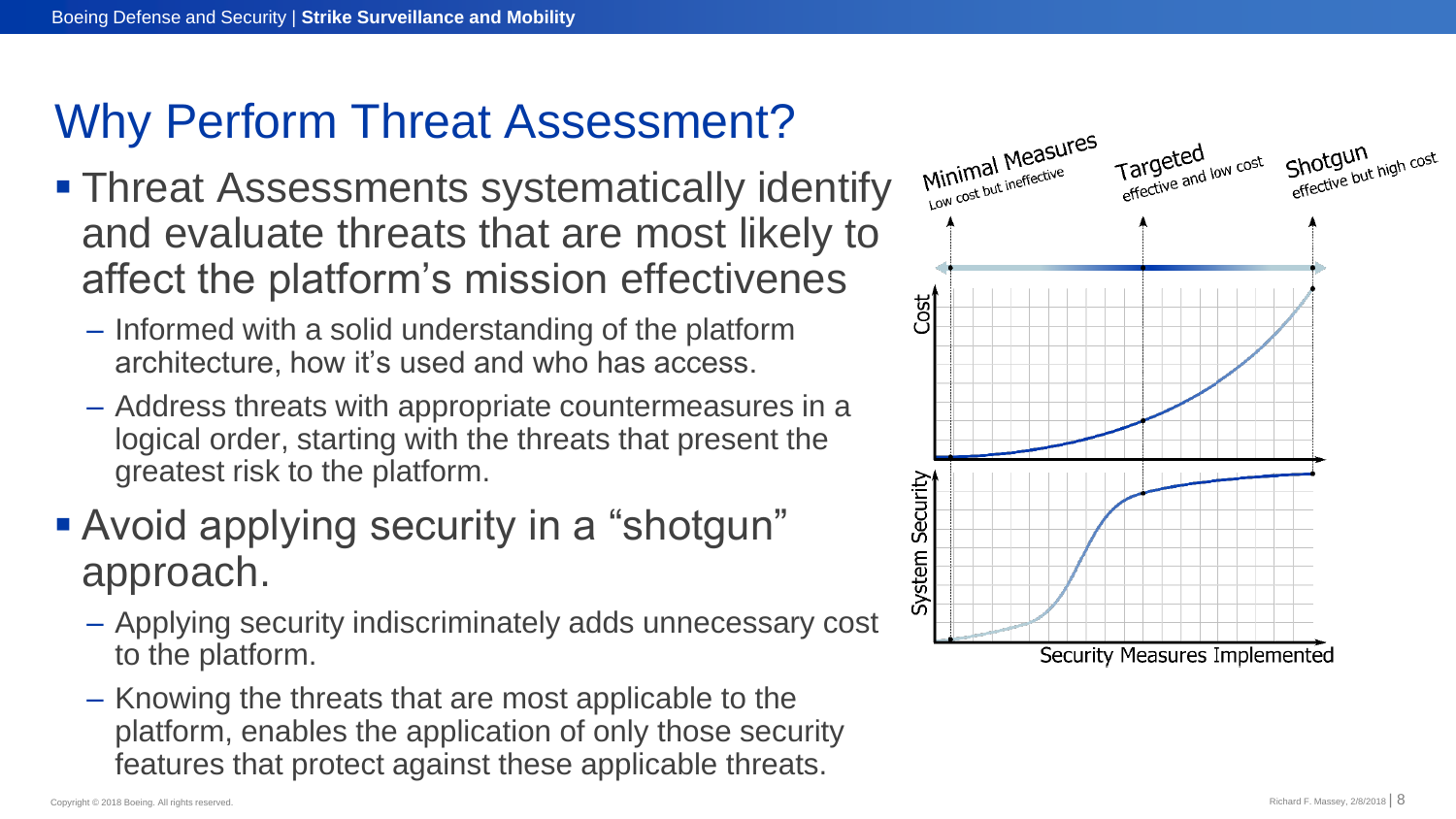### **SSE**

| Level                   | <b>SSE Analysis/Activity Ex</b>                                                                                 | <b>Artifacts Ex</b>                                                                                                   |
|-------------------------|-----------------------------------------------------------------------------------------------------------------|-----------------------------------------------------------------------------------------------------------------------|
| <b>Mission</b>          | <b>Ops Analysis</b><br><b>System Theory Analysis</b>                                                            | <b>Security Objectives</b><br><b>Threats</b><br><b>Acceptable Risk</b>                                                |
| <b>System of System</b> | <b>Architecture Trades</b><br><b>Access Controls</b><br><b>Information Flow Needs</b><br><b>Risk Assessment</b> | <b>Attack Surface</b><br><b>Security Functional Analysis</b><br><b>Information Flow</b><br><b>System Requirements</b> |
| Design                  | <b>Design Trades</b><br><b>Architecture Validation</b><br><b>Security Policy</b>                                | <b>Implement Security Policy</b><br><b>Design Requirements</b><br>Verification                                        |
| Implementation          | <b>Trusted Development</b><br><b>Component Evaluation</b><br><b>Code Inspection/Analysis</b><br>Pen Testing     | <b>Component Certifications</b><br>Code Weakeness/Vulnerabilities<br>Design Issues<br><b>Security Proofs</b>          |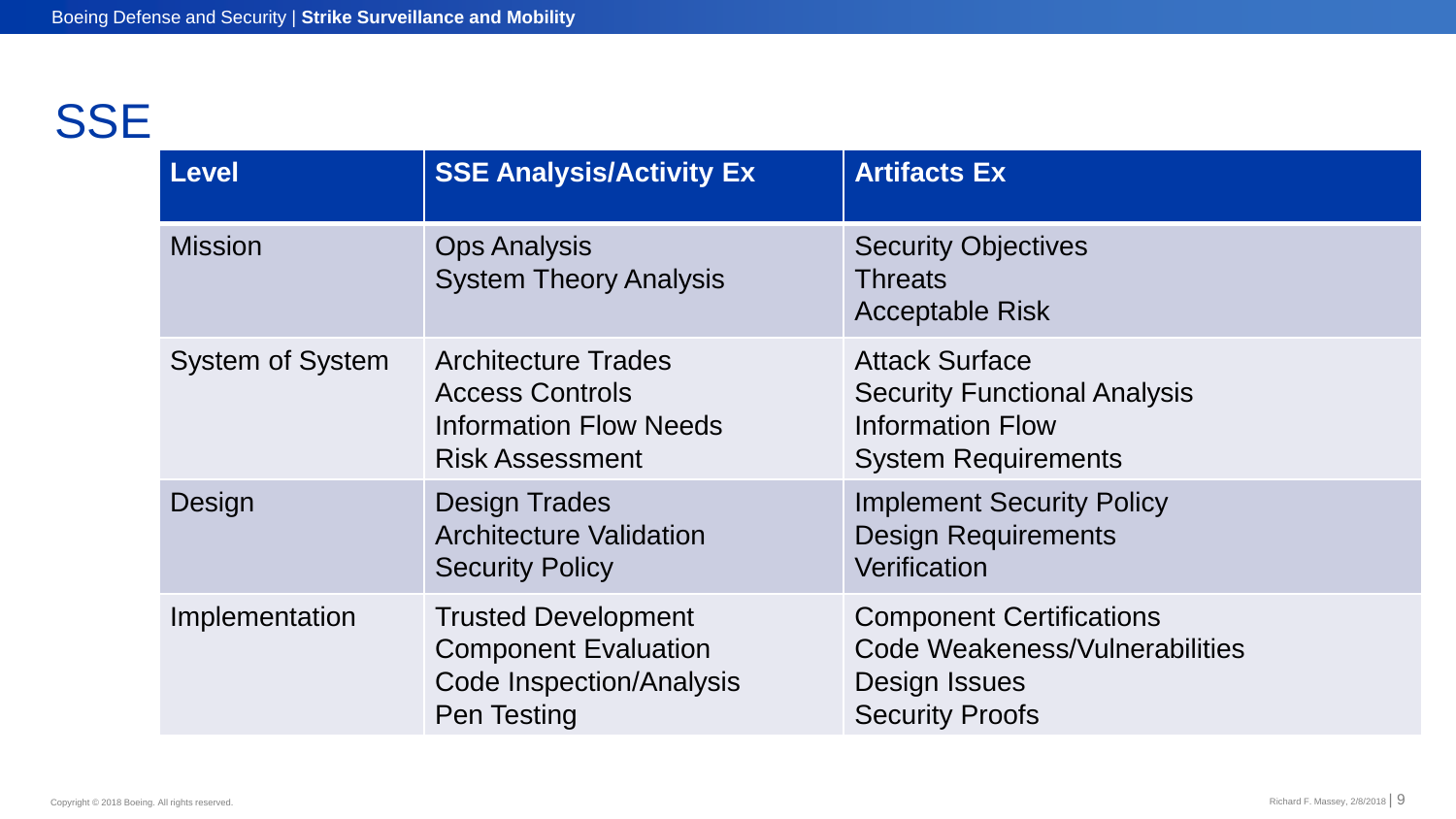#### Assurance Arguments

- NIST 800-160 SSE (assurance via SSE)
	- **.** Integration of Security Controls into the SSE effort focused on Risk
	- **Develop assurance arguments that the system is secure (2.4)** 
		- SWA Risk mitigated, Supply Chain Risk mitigated, Specific Threats Mitigated

– vs

- SWA Plan, Supply Chain Risk Mitigation Plan, SCTM & SSP Package
- **Example Arguments are matured to address the primary security objectives for the mission** 
	- Keeps the conversation during trades in focus
	- **EXTERN** Helps balance and inform risk
	- Maturation will lead to better body of evidence to support informed risk decisions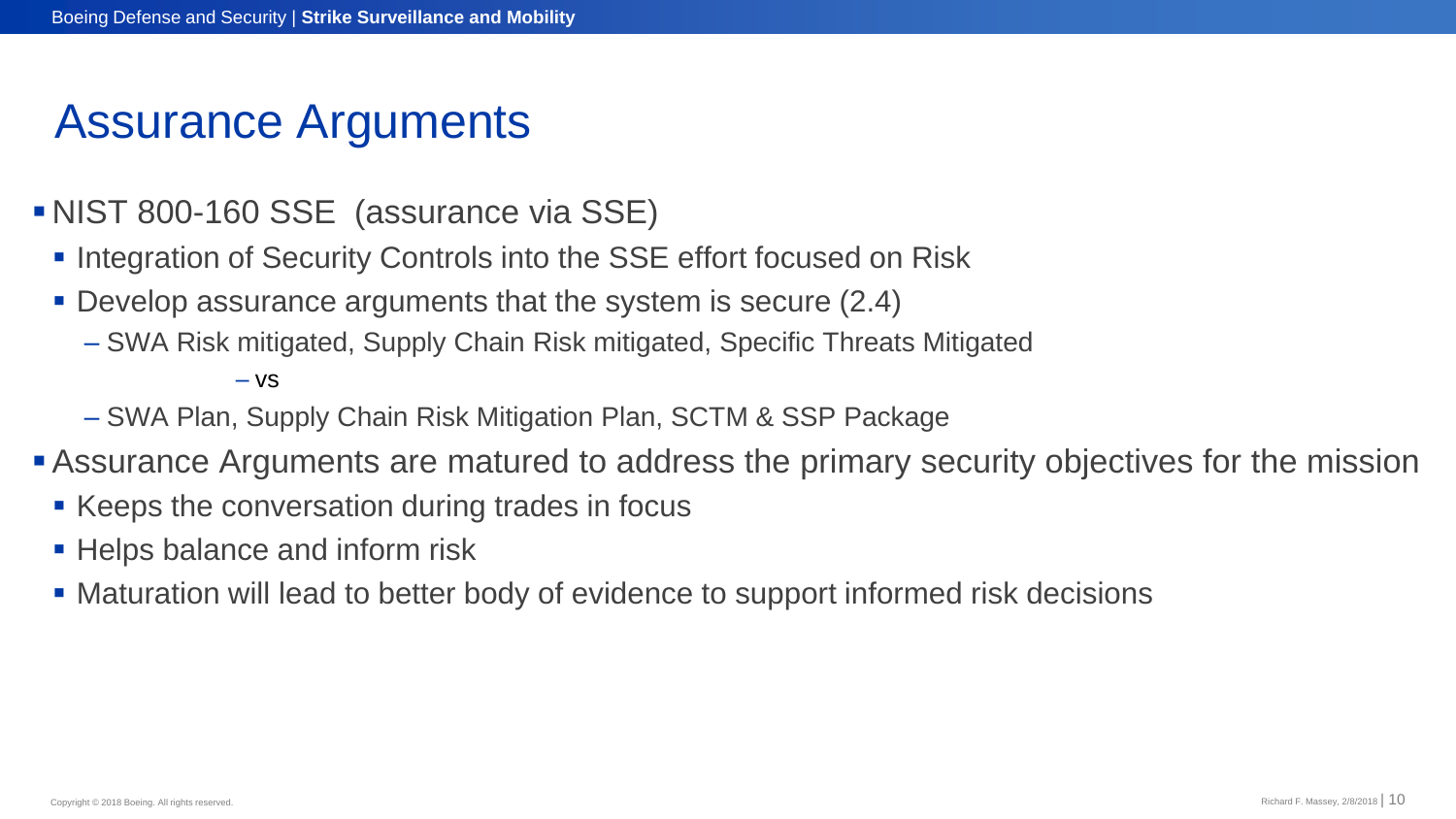#### Accomplishments & Results

- **Program Acceptance of the Benefits to Change/Add Security Controls for Segregation of Software** Development Environment
- Validated Trades on Security Objectives for a Mission Computer Redesign
- **. Identified Supply Chain Risk and Identifying Effective Opportunities to Product Work Flow**
- Platform Risk Assessments
	- Measureable Risks to improve System Integrity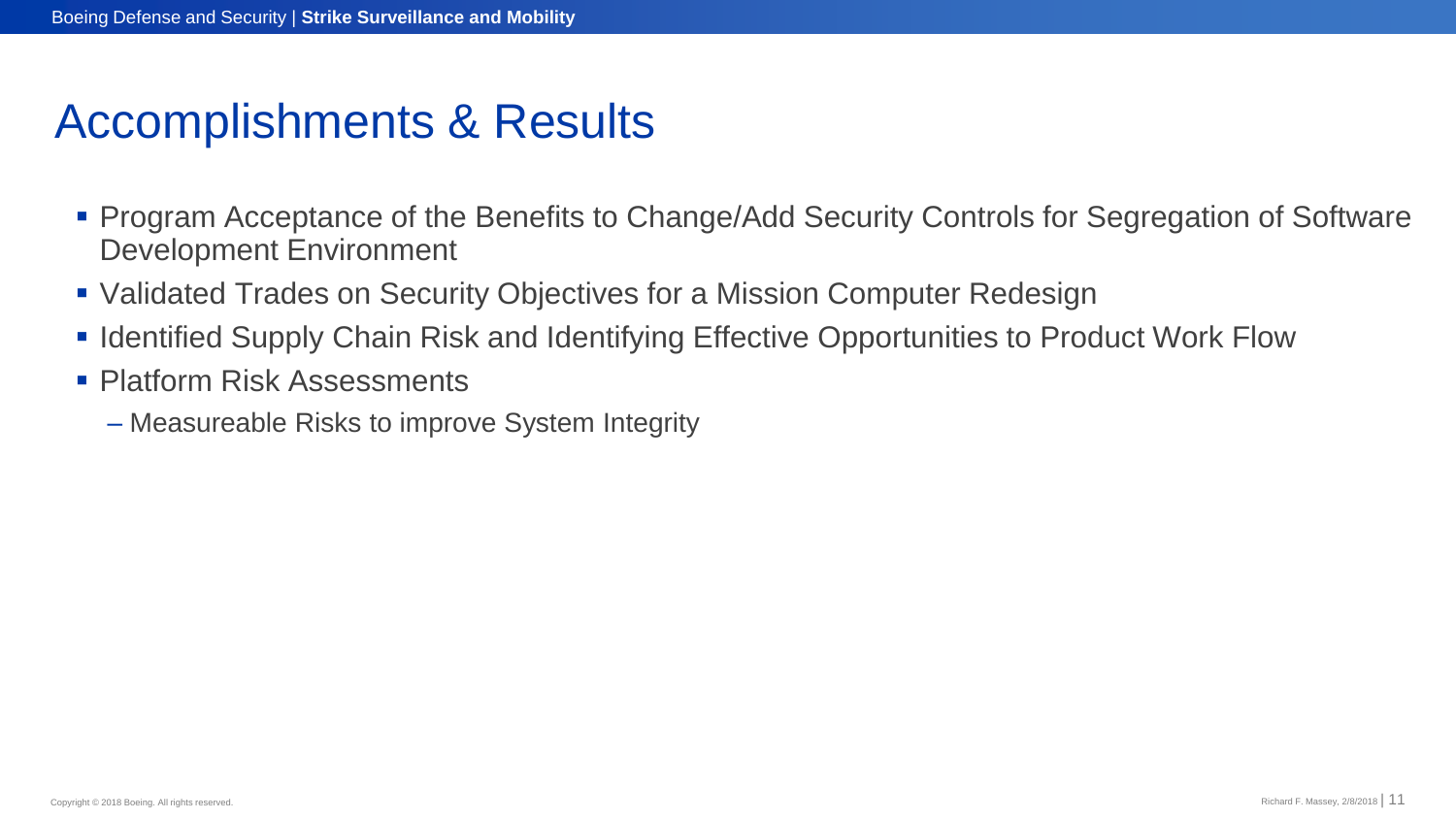### Skills Required

- **Systems thinking**
- Present engineers with an objective they will provide a solution
- ▪Systems Engineering
- ▪Software Engineering/Electrical/Embedded Engineering
- Successes
	- **Threat Assessments effective tool to express security concerns to a solution**
	- Attack Patterns mapped to countermeasures help tailor security controls
	- Mix of seasoned embedded engineers, senior security engineers and new recruits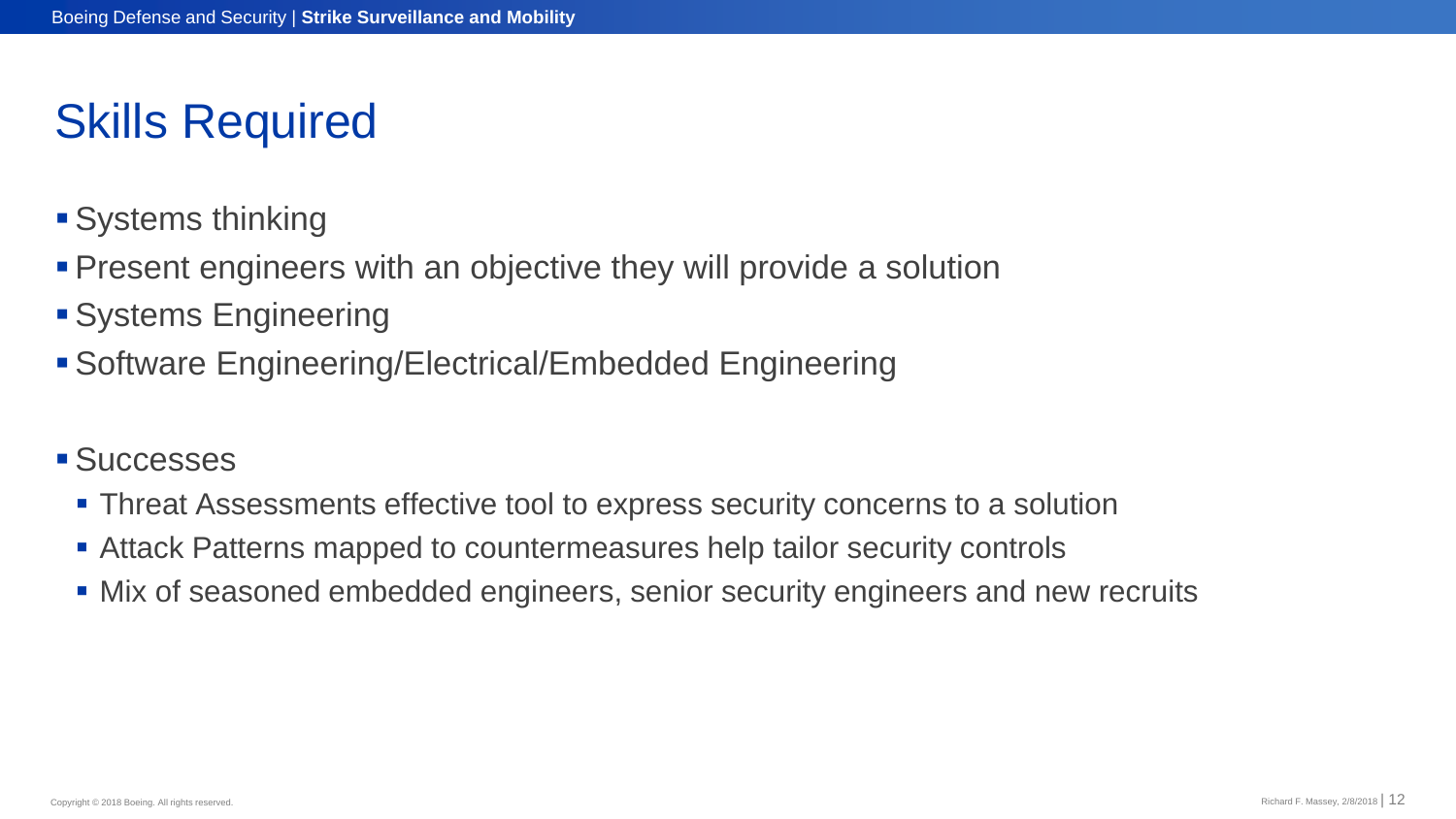#### **Security Controls for Computer Systems: Report of Defense Science Board Task Force on Computer Security - RAND Report R-609-1 circa 1969**

## FYE: A Look Back in time

#### COMPUTER NETWORK VULNERABILITIES



**Focus was on confidentiality**

**Today we are ALSO concerned about the disruption of the computer systems that operate our weapon systems.** 

**The attack surface begins with this view, it has greatly expanded into the development of the system**

RAND CORP APPROVED FOR PUBLIC RELEASE; DISTRIBUTION UNLIMITED